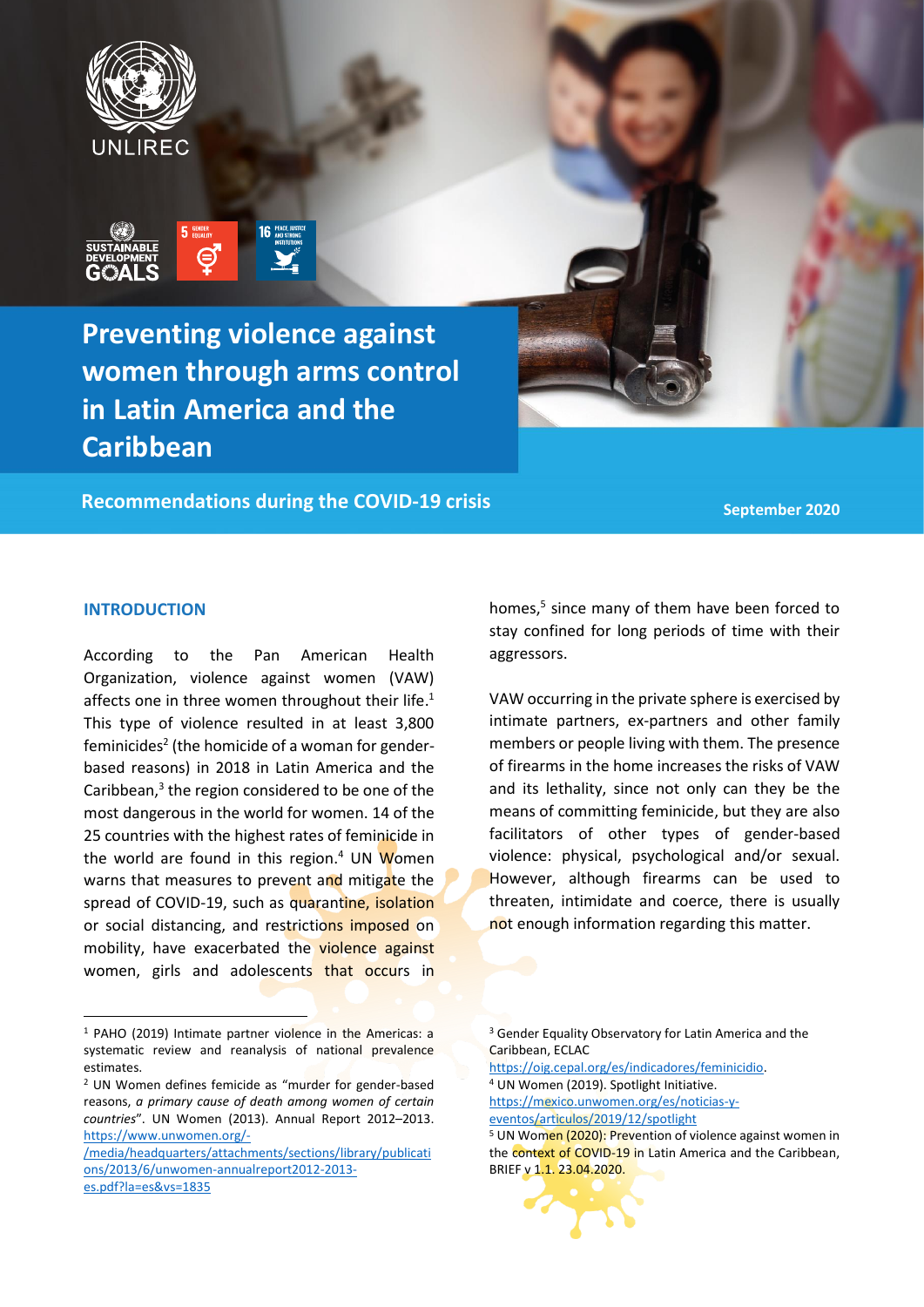

In fact, it is often ignored that firearms, even those that are legally owned, facilitate VAW, meaning that police investigations and responses are faced with challenges that are not always visible and of which there are few records.

Although victims of armed violence $6$  are mostly men, and these deaths occur in contexts of organized crime, common delinquency and interpersonal violence, armed violence against women is not only present in the public sphere, but also the private. Some countries in Latin America and the Caribbean appear among the countries with the highest rates of violent deaths of women worldwide, and in many cases a firearm is the object used to commit the murder.

Arms control therefore constitutes a key factor when it comes to preventing and reducing violence against women, which means it is necessary to promote the discussion on gender-based violence and its link to arms control measures. In this respect, it is essential to cross-reference the standards that regulate and control the possession and carrying of firearms with those that seek to prevent, punish and eradicate VAW, as well as to ensure coordination and communication between authorities with responsibilities in both matters.

For several years, the United Nations Regional Centre for Peace, Disarmament and Development in Latin America and the Caribbean (UNLIREC) has been promoting the discussion on gender-based violence and its link to arms control measures. In particular, UNLIREC has focused on reviewing regulations for the prevention of VAW and those concerning the control of firearms for civilian use in the countries of the region.

This regulatory analysis demonstrated that several countries have a national legal framework linking the regulation of firearms for civilian use with certain gender criteria, which facilitates addressing

the impact of the possession and carrying of firearms on VAW.

The health crisis generated by COVID-19 and the increase of VAW cases and their consequent visibility reinforces the need to establish links between firearms control and the various measures that are being taken to deal with VAW during the pandemic.

Within this specific context, UNLIREC carried out an investigation into the various measures that the States in the region have been taking to respond to the increase of VAW during social confinement in the midst of the health crisis. In this regard, we consulted open sources, such as media news, official pages of ministries, as well as decrees and laws enacted in recent months regarding the topic in question.

As a preliminary, it can be concluded that, with some exceptions, the majority of measures designed to combat VAW during the COVID-19 crisis do not explicitly include a direct link to arms control. In this context, UNLIREC is making the present document available to the States in the region with the aim of publicizing a series of recommendations to address and prevent VAW during the COVID-19 crisis from the perspective of firearms control.

## **VIOLENCE AGAINST WOMEN AND ARMS CONTROL IN TIMES OF COVID-19**

According to official sources from Latin American and Caribbean countries, VAW has intensified during the state of emergency in response to the coronavirus pandemic, which has included confinement, social isolation and curfews, among some of the adopted measures.

Reports on domestic violence and VAW have increased by up to 60-70% in several countries. Months after measures restricting the freedom of

<sup>6</sup> Armed violence is defined as *the intentional use of physical force through arms, in practice or as a threat, against oneself, another person, a group, a community or a State, that causes loss, injury, death and/or psychosocial damage to one or more persons and can undermine the security and achievements and* 

*development prospects of a community, country or region.*  See: United Nations (2009). Promoting development through the reduction and prevention of armed violence –Secretary General's Report in the context of the sixty-fourth session of the United Nations General Assembly (A/64/228). Page 4.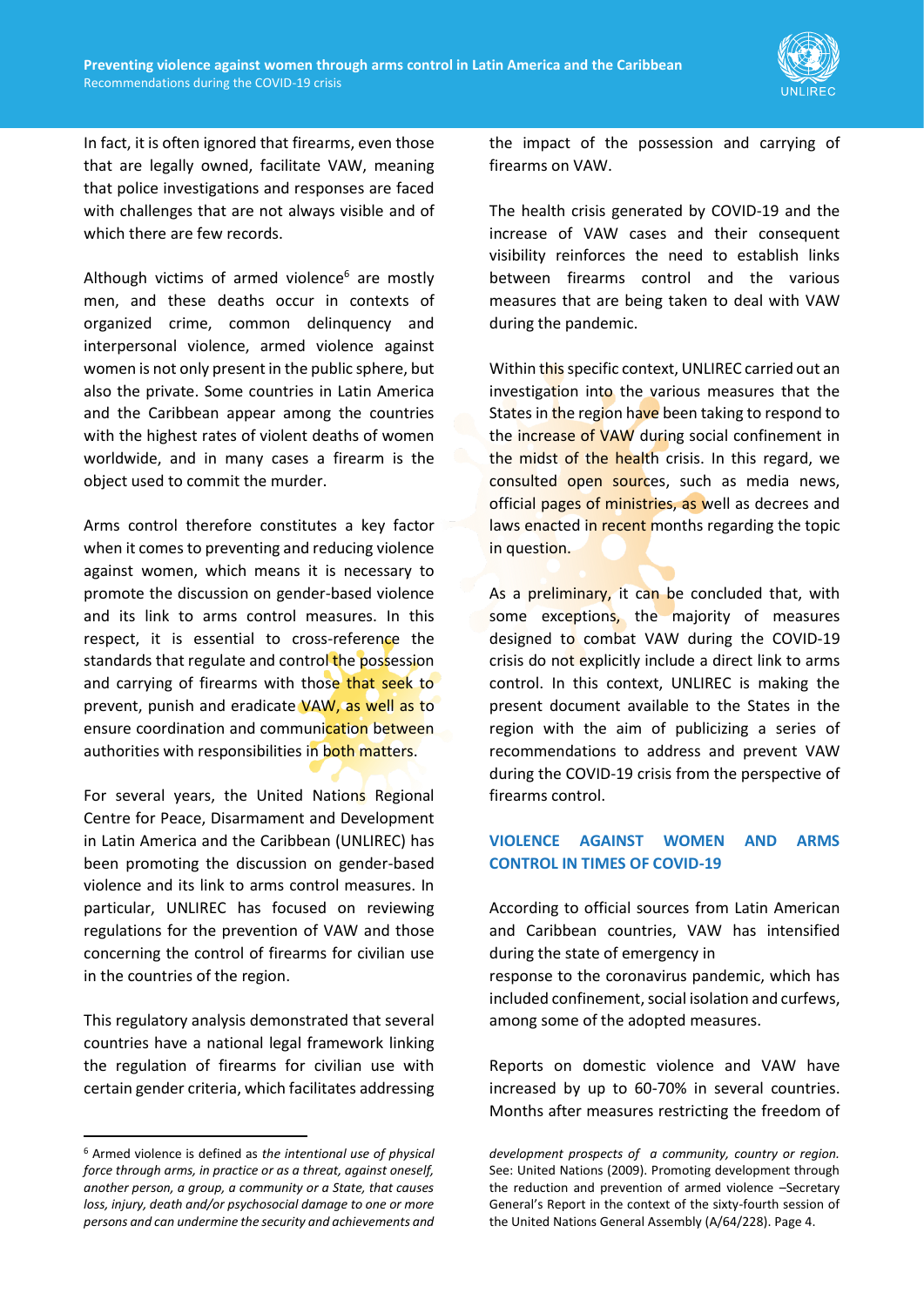

movement were imposed, the investigation carried out by UNLIREC showed that in the majority of States in the region there has been an increase in:

reports of domestic violence through emergency hotlines and social media reports of rape and sexual abuse of women, girls and adolescents applications for admission to hostels and places of refuge feminicides and attempted feminicides (with a high percentage committed inside the home and by partners or ex–partners with previous reports of violence) women who went missing during the state of emergency blatant acts of violence against women requests for precautionary measures

As has been previously indicated, in contexts of intrafamily violence, the mere presence of a firearm in the home means that women are exposed to an increased risk of death and that domestic violence is perpetuated.

Unfortunately, there is little information about the presence of firearms when committing this type of violence, especially during the COVID-19 crisis; whether or not feminicides were committed with

firearms; or whether other acts of violence were facilitated by firearms. The presence of firearms in a domestic sphere is not only a lethal risk factor for women, girls and adolescents, but also plays a determinant role in other crimes or forms of violence, such as intimidation, coercion and threats.

The United Nations has made the Modular Small Arms Control Implementation Compendium (MOSAIC) available to States, which consists of a set of practical and voluntary orientation guidelines on arms control throughout the life cycle of firearms. In view of the link between firearms and VAW, various MOSAIC modules are useful in developing measures to prevent and eliminate VAW. 7

UNLIREC has observed that among the different measures taken by the States in the region to respond to VAW during the pandemic, the presence of firearms has not been considered as an element of analysis. On another note, many of the extraordinary measures on arms control that were implemented during the initial months of the health crisis, did not incorporate a gender approach to prevent and reduce VAW.

Below are several of the responses that Latin American and Caribbean countries have adopted at the national and local level, which are complemented by concrete recommendations to include arms control as one of the key components in public policies to prevent and reduce VAW in a holistic way.

In addition, some of the arms control measures been taken during the health crisis are presented, which could incorporate a gender approach to prevent and reduce VAW.

The following recommendations are based on international guidelines, such as MOSAIC and recognized good practice.

<sup>7</sup> Some of these modules are: National regulation of civilian access to small arms and light weapons (03.30); National coordinating mechanisms on small arms and light weapons control (03.40); Designing and implementing a National Action Plan (04.10); Designing and implementing community safety

programming (04.20); Awareness raising (04.30); Conducting small arms and light weapons surveys (05.10); and Women, men and the gendered nature of small arms and light weapons (06.10). For more information see: <https://www.un.org/disarmament/convarms/mosaic/>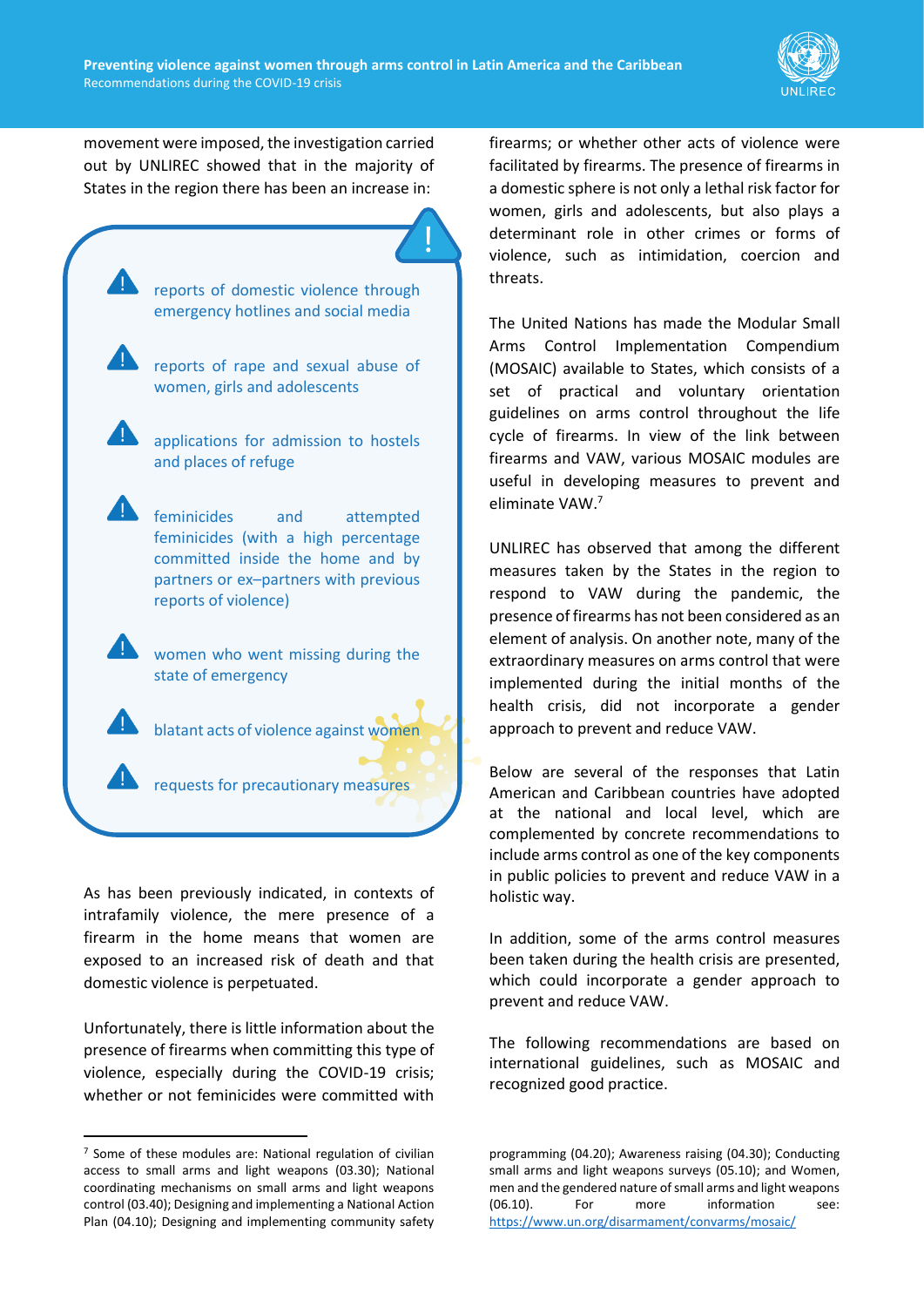| Recommendations for integrating arms control measures into responses to prevent and<br>reduce violence against women during the COVID-19 crisis |                                                                                                                                                                                                                                                                                                                                                                                                                                                                                                                                                                                                                                                                                                                                                                                                                                                         |                                                                                                                                                                                                                                                                                                                                                                                                                                                                                                                                                                                                                                                                                                                                                                                                               |  |  |
|-------------------------------------------------------------------------------------------------------------------------------------------------|---------------------------------------------------------------------------------------------------------------------------------------------------------------------------------------------------------------------------------------------------------------------------------------------------------------------------------------------------------------------------------------------------------------------------------------------------------------------------------------------------------------------------------------------------------------------------------------------------------------------------------------------------------------------------------------------------------------------------------------------------------------------------------------------------------------------------------------------------------|---------------------------------------------------------------------------------------------------------------------------------------------------------------------------------------------------------------------------------------------------------------------------------------------------------------------------------------------------------------------------------------------------------------------------------------------------------------------------------------------------------------------------------------------------------------------------------------------------------------------------------------------------------------------------------------------------------------------------------------------------------------------------------------------------------------|--|--|
|                                                                                                                                                 | Measures to address, prevent and reduce<br>violence against women                                                                                                                                                                                                                                                                                                                                                                                                                                                                                                                                                                                                                                                                                                                                                                                       | Recommendations for integrating arms<br>control                                                                                                                                                                                                                                                                                                                                                                                                                                                                                                                                                                                                                                                                                                                                                               |  |  |
| Statistical information                                                                                                                         | Records of VAW (feminicides, sexual violence,<br>physical and psychological violence, among others).                                                                                                                                                                                                                                                                                                                                                                                                                                                                                                                                                                                                                                                                                                                                                    | Record data broken down by sex and other variables<br>(age, location, etc.) and include the means of<br>committing the crime.<br>Share information and coordinate official data<br>between various institutions with responsibilities on<br>topic<br>(Police,<br>Ministry,<br>the<br>Public<br>Forensic<br>Institutions).<br>If the means of committing the crime is a firearm,<br>verify its legality and inform the body responsible for<br>the control of firearms for civilian use to take the<br>corresponding actions.                                                                                                                                                                                                                                                                                  |  |  |
| Emergency care services and equipment                                                                                                           | Strengthening of emergency hotlines (Police, Public<br>Prosecutor's Office, Human Rights Offices) and of<br>victim care to receive and address complaints and<br>provide advice and information.<br>Creation<br>platforms<br>channels<br>of<br>and<br>of<br>communication through Whatsapp (encrypted and<br>silent conversations), emails, chats and applications<br>(with panic button and help messages to emergency<br>contacts with the victim's location) to report acts of<br>VAW.<br>pharmacies,<br>Equipping<br>grocery<br>stores,<br>supermarkets, service stations so that women can<br>report acts of domestic violence, even with specific<br>codes so as not to be discovered.<br>Mobile emergency teams taking complaints from<br>homes in isolated regions or where basic services<br>are scarce and there is little internet coverage. | Include protocols for registering the presence of<br>firearms in the home in complaint handling and risk<br>assessment procedures and whether these are being<br>used to violate the complainants.<br>Incorporate any other relevant information into the<br>complaint records, such as number and types of<br>firearms in the home; presence and quantities of<br>ammunition and firearms components; permit to<br>carry or possess firearms; whether the firearm<br>corresponds to a regulatory firearm (police, military,<br>private security guards).<br>Channel information to the corresponding bodies for:<br>suspending or revoking arms licenses;<br>disabling the application for permits to carry and<br>possess firearms;<br>seizing or confiscating firearms<br>٠<br>and<br>their<br>ammunition. |  |  |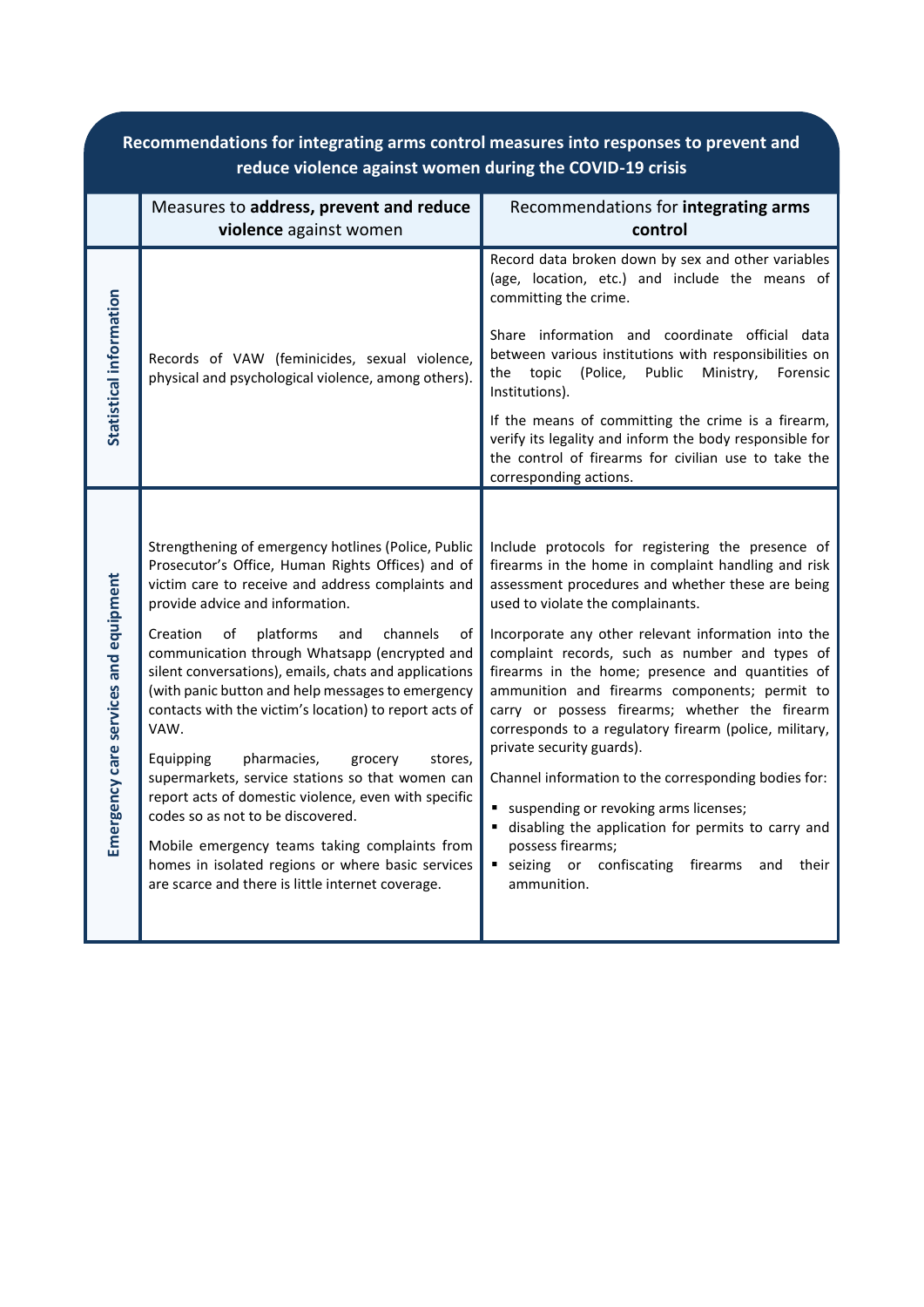

| Recommendations for integrating arms control measures into responses to prevent and<br>reduce violence against women during the COVID-19 crisis |                                                                                                                                                                                                                                                                                                                                                                                                                                                                    |                                                                                                                                                                                                                                                                                                                                                                                                                                                                                                                                                                                                                                                                                                                                                                                                                                                                                                                          |  |  |
|-------------------------------------------------------------------------------------------------------------------------------------------------|--------------------------------------------------------------------------------------------------------------------------------------------------------------------------------------------------------------------------------------------------------------------------------------------------------------------------------------------------------------------------------------------------------------------------------------------------------------------|--------------------------------------------------------------------------------------------------------------------------------------------------------------------------------------------------------------------------------------------------------------------------------------------------------------------------------------------------------------------------------------------------------------------------------------------------------------------------------------------------------------------------------------------------------------------------------------------------------------------------------------------------------------------------------------------------------------------------------------------------------------------------------------------------------------------------------------------------------------------------------------------------------------------------|--|--|
|                                                                                                                                                 | Measures to address, prevent and reduce<br>violence against women                                                                                                                                                                                                                                                                                                                                                                                                  | Recommendations for integrating arms<br>control                                                                                                                                                                                                                                                                                                                                                                                                                                                                                                                                                                                                                                                                                                                                                                                                                                                                          |  |  |
| Police intervention                                                                                                                             | Preparation of action protocols for police officers to<br>intervene in cases of VAW in the context of<br>confinement due to COVID-19.                                                                                                                                                                                                                                                                                                                              | Include information about the following in the<br>complaint and care forms in cases of VAW:<br>" If the aggressor owns firearms and where to find<br>them.<br>If the aggressor used firearms to exercise violence.<br>If the violence intensified during isolation.<br>If the seizure or confiscation of firearms and their<br>ammunition is requested as a measure, the<br>suspension of licenses and the prohibition on<br>applying for new permits to acquire or carry<br>firearms.<br>Include specific guidelines for taking special actions for<br>aggressors who possess regulatory arms for the<br>exercise of their work duties since these (the firearms)<br>belong to their institution or company.<br>Consider cases restricting the possession or carrying of<br>regulatory arms for security forces personnel or<br>private security agents with reports of domestic<br>violence and gender-based violence. |  |  |
| Legal intervention                                                                                                                              | Creation of guides and guidelines for prosecutors<br>with urgent measures suggested for cases of VAW.<br>Automatic extension and renewal of protection<br>measures like restraining orders.<br>Request to judges to expedite the adoption of<br>precautionary measures on acts of domestic<br>violence.<br>Enabling ways to hold hearings or legal proceedings<br>in a remote manner, including the issuing of the<br>sentence, so as not to paralyze the process. | Consider the suspension or revocation of firearms<br>licenses, as well as the seizure or confiscation of<br>firearms that were in possession of the aggressor.<br>Establish the prohibition of applications from<br>aggressors for licenses to carry and possess firearms.                                                                                                                                                                                                                                                                                                                                                                                                                                                                                                                                                                                                                                               |  |  |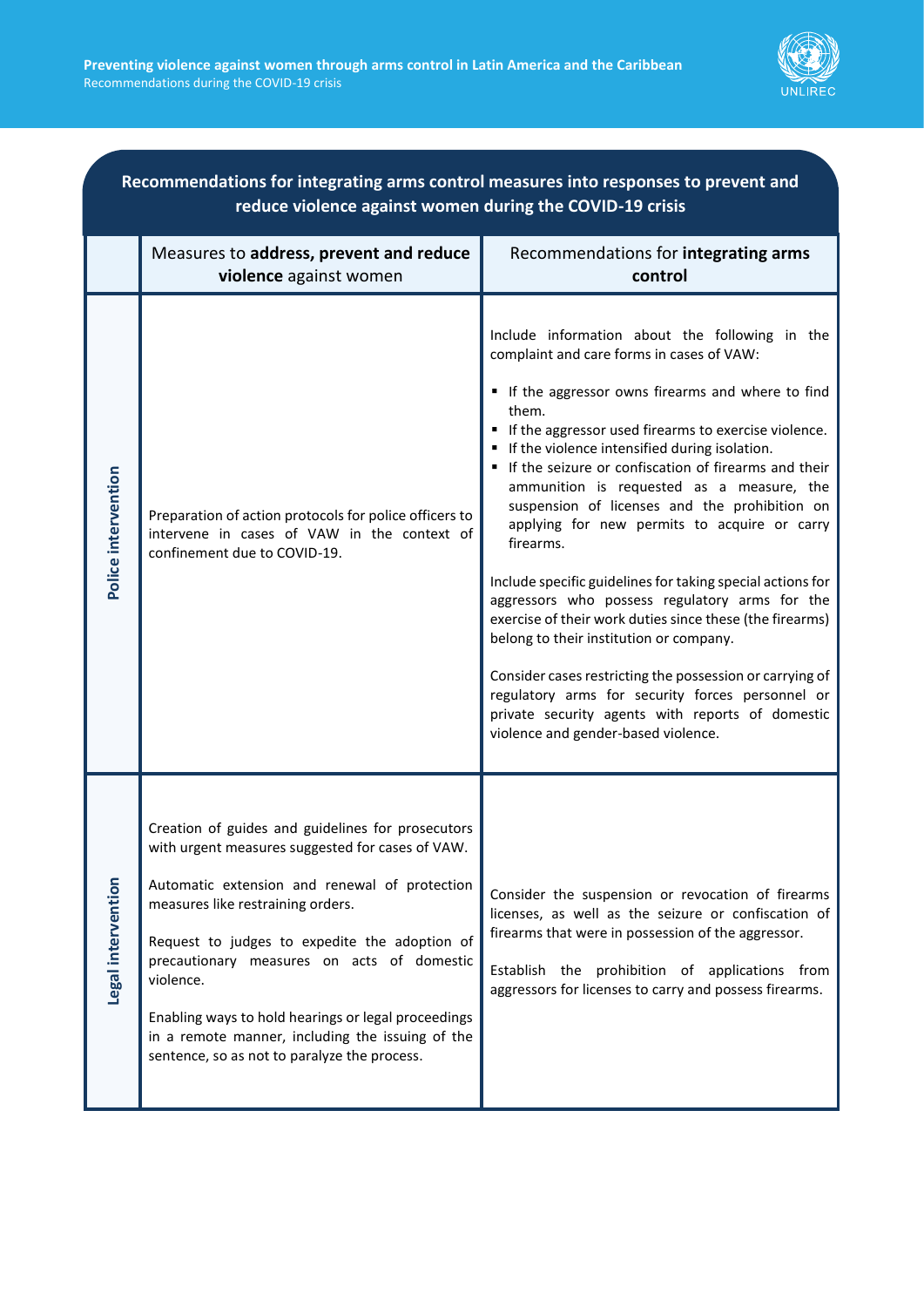

| Recommendations for integrating arms control measures into responses to prevent and<br>reduce violence against women during the COVID-19 crisis |                                                                                                                                                                                                                                                                                                                                                                                                                                                                                                                                              |                                                                                                                                                                                                                                                                                                                                                                                                                                                                                                                                                                                                                                                                                                                                                                                                                                                                                                                             |  |  |
|-------------------------------------------------------------------------------------------------------------------------------------------------|----------------------------------------------------------------------------------------------------------------------------------------------------------------------------------------------------------------------------------------------------------------------------------------------------------------------------------------------------------------------------------------------------------------------------------------------------------------------------------------------------------------------------------------------|-----------------------------------------------------------------------------------------------------------------------------------------------------------------------------------------------------------------------------------------------------------------------------------------------------------------------------------------------------------------------------------------------------------------------------------------------------------------------------------------------------------------------------------------------------------------------------------------------------------------------------------------------------------------------------------------------------------------------------------------------------------------------------------------------------------------------------------------------------------------------------------------------------------------------------|--|--|
|                                                                                                                                                 | Measures to address, prevent and reduce<br>violence against women                                                                                                                                                                                                                                                                                                                                                                                                                                                                            | Recommendations for integrating arms<br>control                                                                                                                                                                                                                                                                                                                                                                                                                                                                                                                                                                                                                                                                                                                                                                                                                                                                             |  |  |
| Interinstitutional coordination                                                                                                                 | Establishment of critical care routes for women in<br>situations of violence <sup>8</sup> for various sectors and<br>bodies such as:<br>" Women's institutes or secretariats and municipal<br>women's bodies<br>Public/citizen security secretariats<br>Municipal police<br>Emergency centers, victim care committees<br>Family police stations<br>Public prosecutors' offices or attorney general's<br>offices<br><b>Health services</b><br>٠<br>Host center/hostels<br>Rescue brigades that go to homes and relocate<br>٠<br>at-risk women | Ensure efficient coordination between various bodies<br>providing care services to female victims of violence<br>and standardize the procedures implemented by the<br>staff of each institution with regard to the presence<br>and record of firearms.<br>Include on first contact, initial interviews and/or<br>questionnaires or consultations about the presence of<br>firearms in the home, even if this has not been the<br>method of committing the reported violence.<br>Assess/detect the risk posed by the firearm in the<br>home or if it has been used to threaten or assault<br>women, despite not being formally reported.<br>Channel the information to the competent bodies for<br>recording purposes and take actions.<br>Through the monitoring of reported cases of VAW,<br>ensure that the correct measures have been taken<br>with regard to the firearm to avoid revictimization or<br>fatal outcomes. |  |  |
| Awareness raising campaigns                                                                                                                     | Launch and implementation of online awareness<br>raising campaigns to encourage reports of abuse<br>and VAW.<br>Strengthening and accompanying civil society<br>organizations that offer advice and training on<br>topics of prevention and care of VAW.                                                                                                                                                                                                                                                                                     | Raise awareness and disseminate information about<br>the impacts (physical and psychological) that firearms<br>have in contexts of domestic violence.<br>Advocate and ensure that arms control measures are<br>included in the initiatives and responses to tackle VAW<br>during the pandemic.                                                                                                                                                                                                                                                                                                                                                                                                                                                                                                                                                                                                                              |  |  |

<sup>8</sup> For more information consult: United Nations Office on Drugs and Crime – UNODC (2019): Critical routes in terms of care for women in situations of violence in Mexico

[https://www.unodc.org/documents/mexicoandcentralamerica/2020/Mexico/Rutas\\_Criticas\\_en\\_materia\\_de\\_atencion\\_a\\_mujeres\\_e](https://www.unodc.org/documents/mexicoandcentralamerica/2020/Mexico/Rutas_Criticas_en_materia_de_atencion_a_mujeres_en_situacion_de_violencia_en_Mexico_VF.pdf) [n\\_situacion\\_de\\_violencia\\_en\\_Mexico\\_VF.pdf](https://www.unodc.org/documents/mexicoandcentralamerica/2020/Mexico/Rutas_Criticas_en_materia_de_atencion_a_mujeres_en_situacion_de_violencia_en_Mexico_VF.pdf)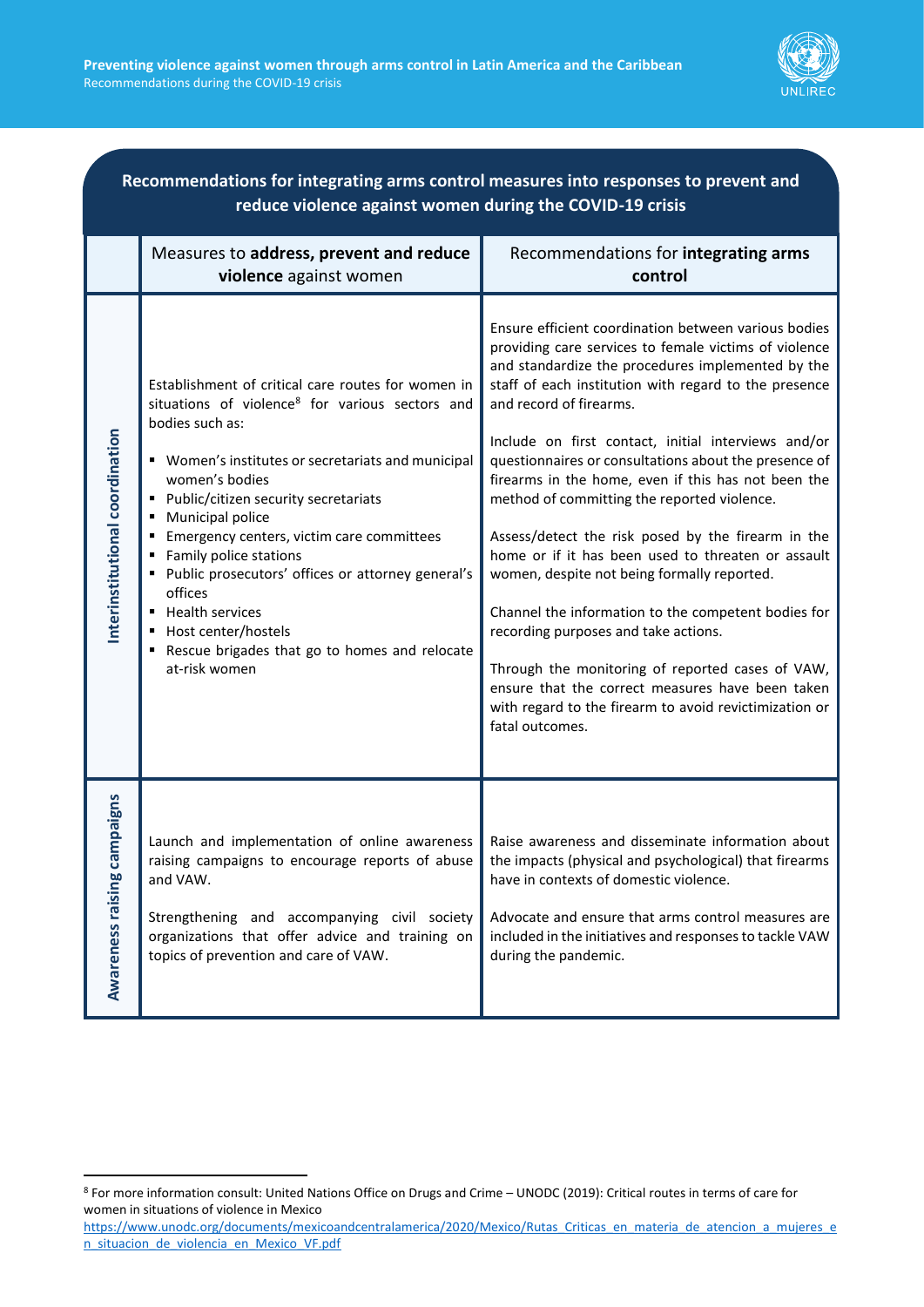

| Recommendations for integrating gender perspectives into the extraordinary arms control<br>measures during the COVID-19 crisis |                                                                                                                                                                                                                                                                                                                                                                                    |                                                                                                                                                                                                                                                                                                                                                                                                                                                                                                                                                                                                                                                                           |  |  |
|--------------------------------------------------------------------------------------------------------------------------------|------------------------------------------------------------------------------------------------------------------------------------------------------------------------------------------------------------------------------------------------------------------------------------------------------------------------------------------------------------------------------------|---------------------------------------------------------------------------------------------------------------------------------------------------------------------------------------------------------------------------------------------------------------------------------------------------------------------------------------------------------------------------------------------------------------------------------------------------------------------------------------------------------------------------------------------------------------------------------------------------------------------------------------------------------------------------|--|--|
|                                                                                                                                | Arms control measures taken during the<br>pandemic                                                                                                                                                                                                                                                                                                                                 | Recommendations for integrating the<br>gender perspective with a view of<br>preventing violence against women                                                                                                                                                                                                                                                                                                                                                                                                                                                                                                                                                             |  |  |
| Permit to possess and carry firearms                                                                                           | Extension of license expirations, qualifications,<br>registrations and firearms permits for civilians and<br>private security guards during the health crisis.<br>Restriction of permits to carry firearms for providers<br>of security services, food distribution transport,<br>securities, cargo and other services that are<br>considered necessary for addressing the crisis. | Cross reference data with the institutions that keep<br>the records of perpetrators of domestic violence and<br>VAW to suspend the extension of expirations and<br>suspend/cancel licenses.<br>Review whether the automatic extension of license<br>expirations allows license holders to purchase<br>ammunition.<br>In the case of services considered essential during the<br>pandemic, ensure that firearms carriers can leave<br>regulatory arms in secure storage facilities in the<br>companies/organizations to which they belong.<br>Restrict the carrying of firearms to only during service<br>or working hours and avoid the transfer of firearms to<br>homes. |  |  |
| ssession<br><b>Applications for pc</b>                                                                                         | Restriction of application for registration and<br>purchase of new firearms to individuals.                                                                                                                                                                                                                                                                                        | Consider as grounds for denial of a license not only the<br>absence of a history of gender-based violence, but also<br>include an assessment of the candidate that allows the<br>competent authority to profile the risk of violent<br>behavior.<br>Consult records of aggressors and reports with<br>updated information and take into account that police<br>records or reports of violent behavior may not have<br>resulted in criminal records or restraining orders or<br>protection.                                                                                                                                                                                |  |  |